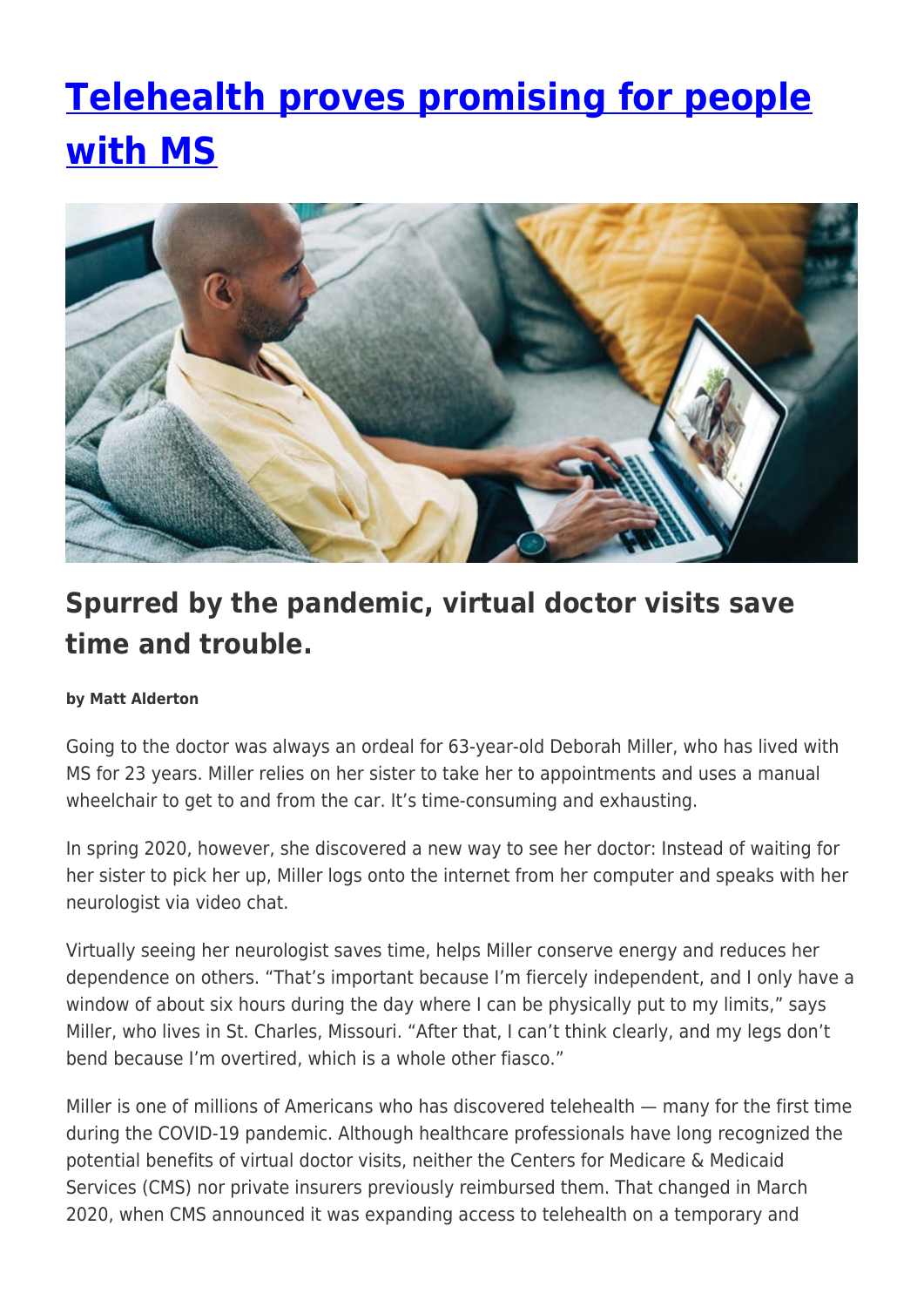emergency basis so Medicare beneficiaries who were at risk of contracting the coronavirus could receive a range of services without having to visit a healthcare facility.

But even before the pandemic, telehealth has offered solutions for people like Miller who face challenges when scheduling healthcare visits.

#### **The virtues of virtual**

Because telehealth visits were so few before the COVID-19 pandemic, data about their effectiveness is scarce, particularly among people with MS. Still, what limited data exists is promising.

One piece of research, in particular, sheds some light: In 2018, the U.S. Department of Veterans Affairs (VA) Multiple Sclerosis Center of Excellence conducted a systematic review of 28 different studies into the efficacy of telehealth. The studies, spanning nearly two decades, produced "a range of outcomes with variable quality." Overall, the studies demonstrated that telehealth is "beneficial, cost-effective and satisfactory for patients and providers," according to the review.



**Before COVID-19: 14,000 Medicare beneficiaries received a telehealth service per week.** Photo: iStock

For practitioners, the most substantial evidence so far is what they've witnessed firsthand since telehealth's tipping point in spring 2020. Specifically, providers say they've noticed several benefits, the most significant of which is increased access to care.

"We in the MS community have always felt that telehealth is something that would make a lot of sense for our patients — especially patients who have mobility issues or who live far away," says Dr. Nancy Sicotte, MD, chair of the Department of Neurology at Cedars-Sinai Medical Center in Los Angeles. "I have one patient who lives in Bakersfield, California, which is two hours away. He works full time and would have to take a whole day off from work every six to nine months to drive down and see me. Now he can turn on his tablet from his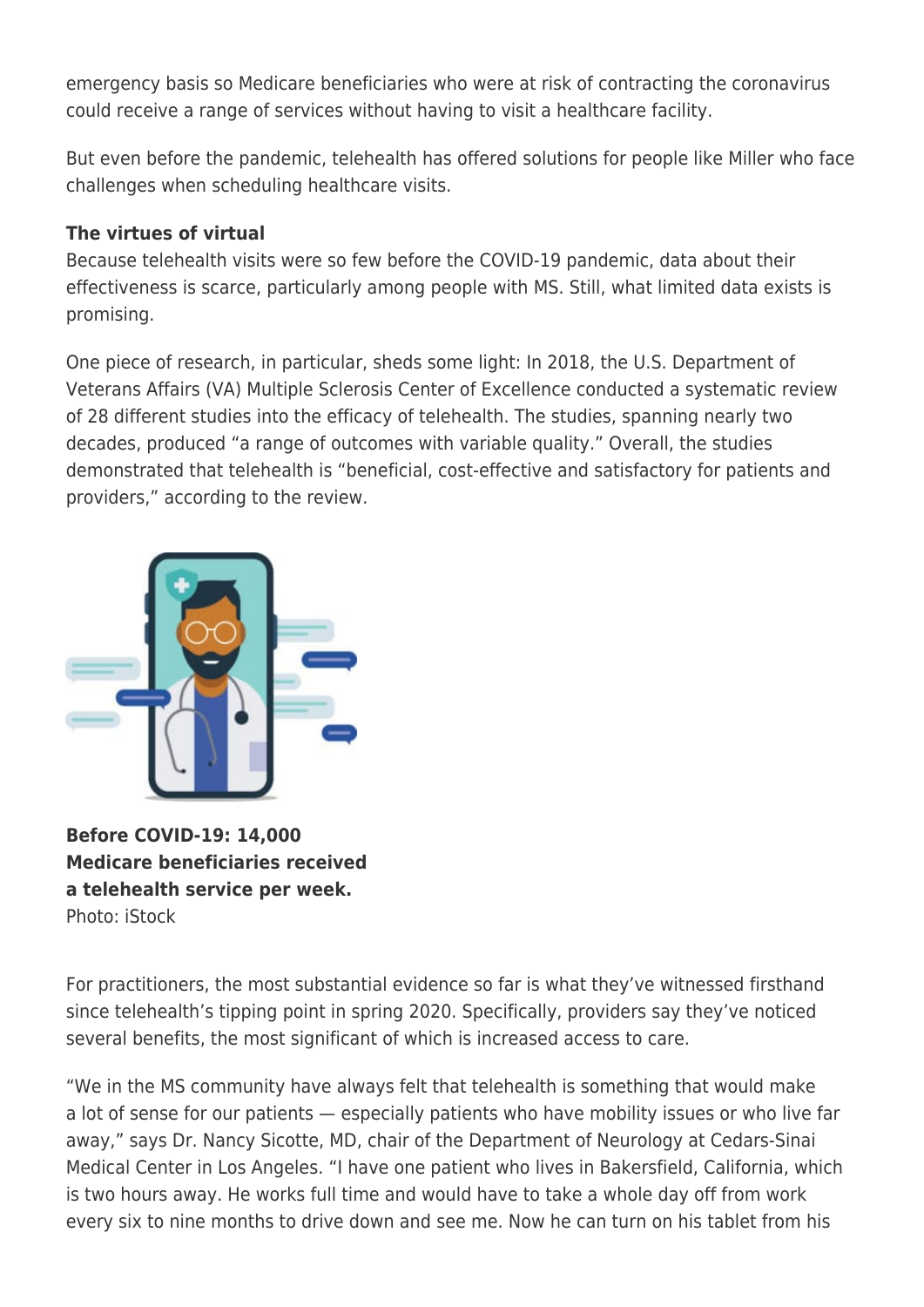office, talk to me for 25 minutes, then turn around and go back to work."

#### **Making visits easier**

It's more than convenience. Some patients can't afford time off work, not to mention transportation and parking costs. Others, like Miller, are easily fatigued and have difficulty finding transportation, though she emphasizes that her appointments with her neurologist are well worth the effort she makes. Still, others live in areas that are prone to extreme weather, where driving on any given day might be dangerous.

Faced with many obstacles, some people with MS will opt to skip healthcare appointments altogether, forfeiting the positive health outcomes routine care might otherwise yield. This is especially true in specialties that require frequent visits. While a person with MS might see a neurologist only once or twice a year, for example, they might see a physical therapist or psychologist once or twice a month or even weekly. That can compound obstacles and increase the number of missed appointments.

"If you live with MS and have fatigue, you may wake up one morning and find that your body is not moving very well. Are you feeling able and motivated to get dressed and take transportation to come to see me in my office? It's not likely," says Kimberly McGuire, PhD, a clinical psychologist at the Kessler Institute for Rehabilitation in West Orange, New Jersey. "But if you're not feeling well, can you make it over to the phone or the computer? It's a lot more likely, and you'll get the support you need on a day when you probably need it most."

Access to care is even more critical for those who live in small cities or rural towns away from MS centers of excellence. "It's an equity issue," Sicotte says. "We have some effective therapies for MS, but they require subspecialty expertise and have significant risks associated with them. [Telehealth] could help us address health disparities and ensure the best possible outcomes for people in places where there is a relative shortage of MS specialists."



**In July 2020, CMS reported a 4,300% increase in telehealth visits compared to pre-pandemic**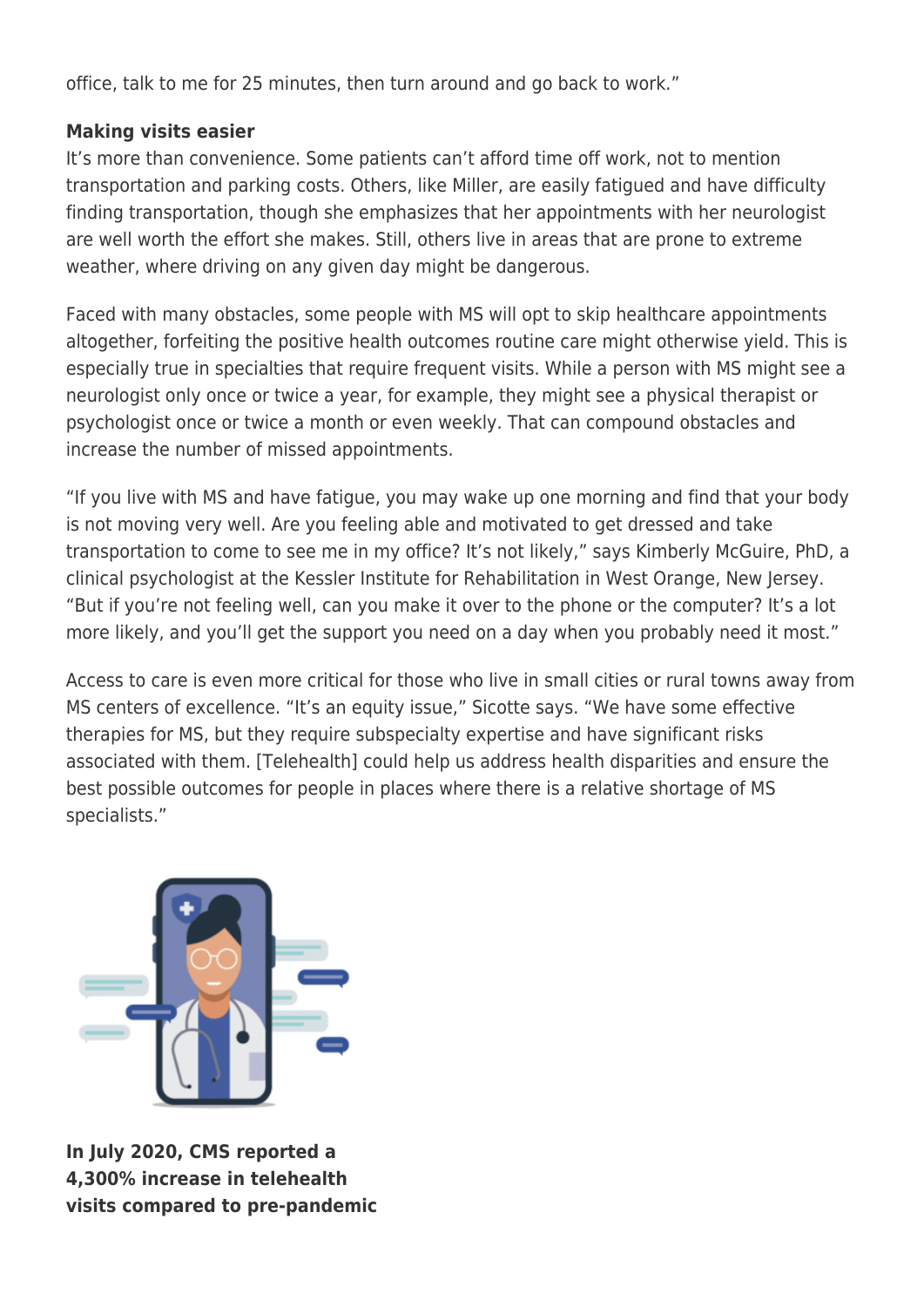**levels, from 0.1% of Medicare primary care visits in February 2020 to 43.5% in April 2020.** Photo: iStock

Along with its apparent benefits, [telehealth has some unexpected advantages](https://momentummagazineonline.com/connected-to-care/). One, for example, is the ability to interact with a person's family member or friend.

"The most important part of an exam is taking a patient's history, and we can do that just as well during a telehealth visit as we can in person — sometimes even a little better," says Dr. Aaron Miller, MD, medical director of the Corinne Goldsmith Dickinson Center for Multiple Sclerosis at Mount Sinai Hospital in New York. "That's because there's often a spouse or significant other at home who might or might not have been present at an in-person visit, and they can sometimes add useful information to the conversation."

Telehealth also offers a unique window into a person's environment and routine, allowing providers to tailor care to real-life circumstances. "As a physical therapist, patients will sometimes tell me, 'I'm having trouble getting in and out of my bathroom' or 'I'm having trouble reaching this one cabinet where I store things,'" says Meredith Drake, a neurological physical therapist at Johns Hopkins Hospital in Baltimore. "With telehealth, I can actually see the weird stair they've been having trouble climbing and help them maneuver it."

#### **Cyber shortcomings**

For all its benefits, telehealth also has its warts, according to Beverly Betz-Zachery of Crofton, Maryland, diagnosed with MS in 2010. When the pandemic began, she started virtually seeing her counselor every other week. When it came to her neurologist, however, telehealth didn't seem like enough."When I'm seeing the psychologist, it's great. We're just talking, so it works out fine," says Betz-Zachery, 69. "However, my virtual appointments with the neurologist and other specialist seemed incomplete without the ability of the doctors to observe my issues with my drop foot and other mobility concerns."

Some healthcare professionals share Betz-Zachery's trepidation. "When you do exams remotely, it's not as thorough as in-office exams because of limitations," says Dr. Barry Singer, MD, director of the MS Center for Innovations in Care at Missouri Baptist Medical Center in St. Louis. "In the office, you can very easily check vision, sensation, reflexes and strength of different muscle groups. All of those things are harder or impossible to check remotely."

Cognitive impairments can be challenging to address, as well. "You have to be able to figure out how to manipulate the technology to participate in a video visit, and that can be an issue for folks who are cognitively impaired," Sicotte explains.

Pain management is yet another thorn, observes Jodie Haselkorn, MD, a physiatrist and MS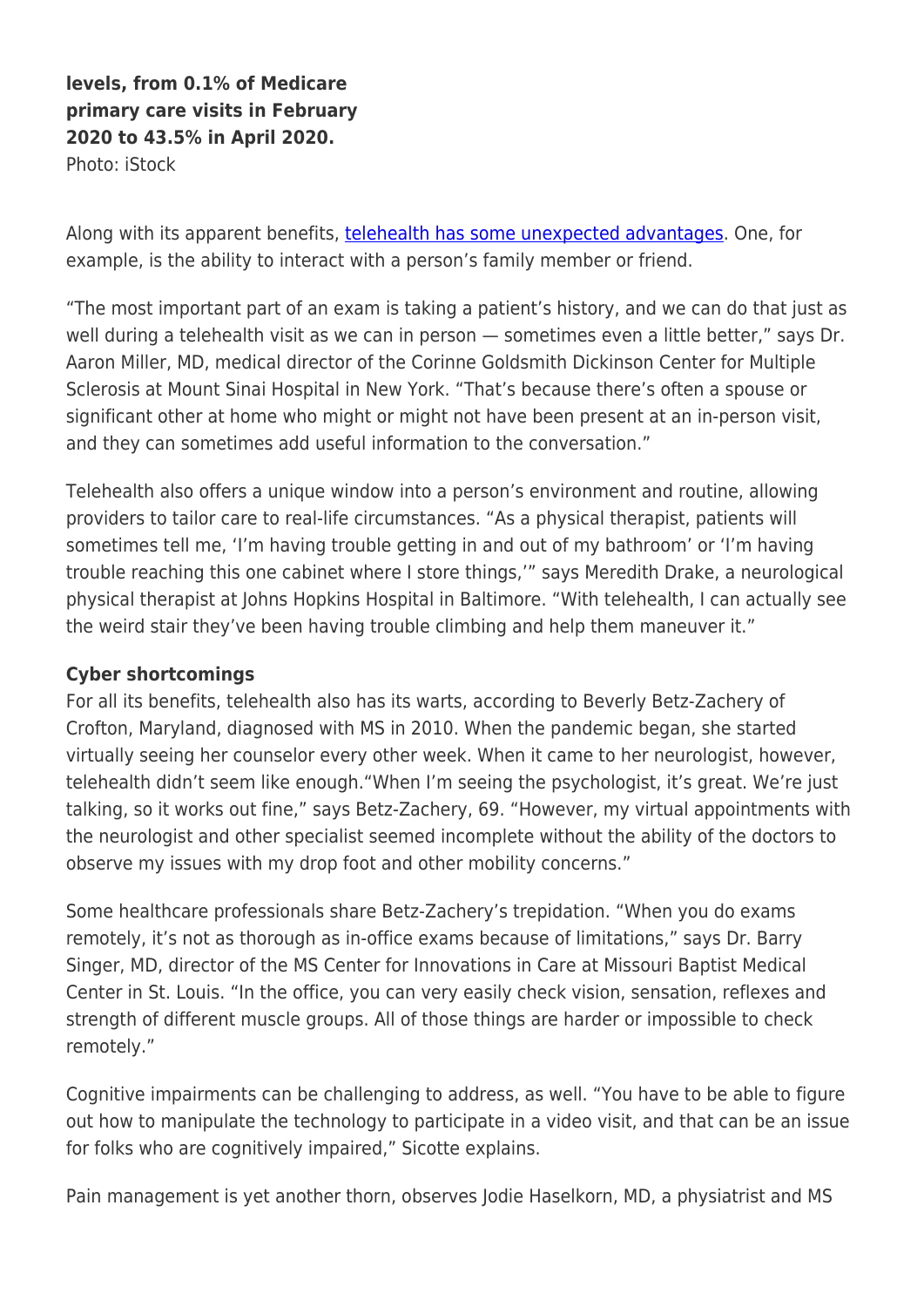specialist at the VA Puget Sound Health Care System in Seattle. "What's really difficult is doing hand or small-joint therapy, or addressing acute pain that requires specific modalities and skilled hands," she says.

Though it works well for Betz-Zachery, even virtual psychotherapy has limitations. "When you see someone on video, for the most part, it's like a school portrait: from the mid-chest up," McGuire says. "As a mental health practitioner, when you're sitting in a room with somebody, you see all their nonverbal cues — what they're doing with their hands, how much they're shifting in their seat, whether they are crossing their legs. Body language can be useful in helping a therapist establish an emotional and therapeutic connection with the client, and this is missing with a video session."



**Between mid-March through early July 2020: More than 10.1 million Medicare beneficiaries received a telehealth service.** Photo: iStock

Nevertheless, doctors can accomplish an impressive amount remotely. For example, Sicotte says she can easily review MRI scans and lab results with her telehealth patients, and she can look for signs of cranial nerve damage by examining facial asymmetry, listening for speech slurring and conducting basic eye movement tests. Miller likewise tests his patients' coordination by asking them to put their finger to their nose, perform rapid alternating hand movements and sometimes slide their heel down their shin.

Singer has fine-tuned his virtual gait exams by asking patients to prop their phone against the wall on the floor, so he can observe their legs while they walk, including heel to toe. Even physical therapy can be effective from home, according to Drake. In the absence of specialized equipment, she has her patients do strength-building exercises with soup cans, milk jugs and other household items, as well as complementary resistance bands that her practice mails to their homes.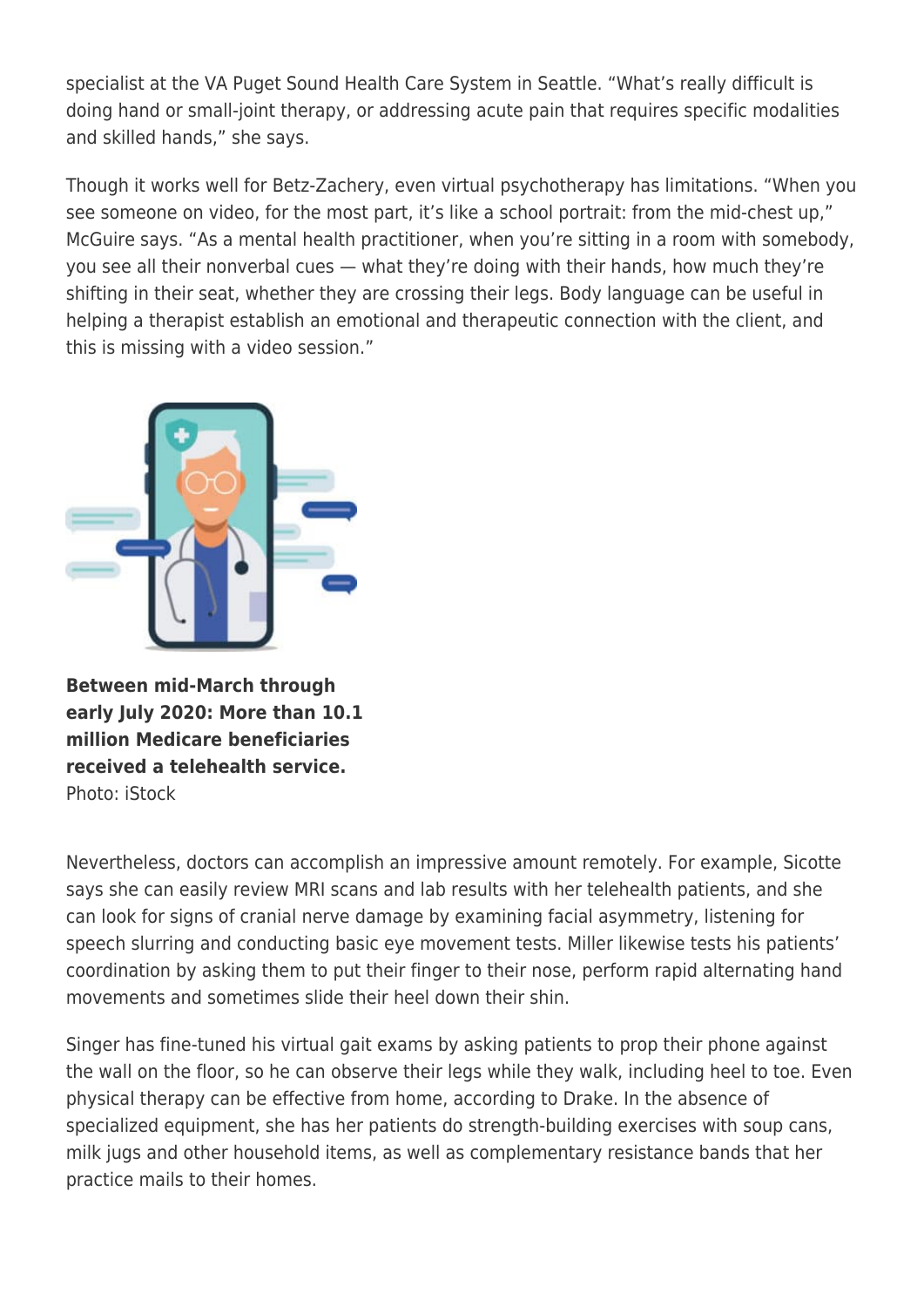"We can't do a full physical exam, but there's a lot we can do," says Patricia Melville, a nurse practitioner at the Stony Brook University Neurosciences Institute in Stony Brook, New York. "When a patient comes in for a follow-up, I may spend 20 or 30 minutes with them and spend only five minutes doing a neurological exam. I spend the rest of the time talking about their symptoms, strategizing ways to help ameliorate them and answering questions about new treatments or therapies. All of that can be discussed virtually."

### **'Here to stay'**

Its limitations mean telehealth isn't for all. Still, its benefits mean it's definitely for some, according to Drake, who says people with MS who are stable and know their bodies can thrive in virtual environments. At the same time, those who are newly diagnosed or coping with new or worsening symptoms might prefer hands-on care.

That resonates with Jennifer Stuart of St. Louis, who's had MS since she was 17. So far, she's had two telehealth visits with her neurologist. "I wouldn't mind continuing to do telehealth visits going forward for regular checkups, but if there were something I was more concerned about. I would probably want to go into the office," says Stuart, 34, "I definitely like it, though. You're at home, and there's no waiting at all, which is really convenient."

Still, doctors need to see their patients in person eventually. In the future, Melville foresees a hybrid care model. "At some point," she says, "I think patients will come in annually for an inperson visit, so we can do a full, thorough neurological exam with blood work and an MRI. And those who want to will then be able to do their follow-up visits via telehealth."

From an insurer standpoint, prospects look bright so far: Although CMS began widely reimbursing telehealth only on an emergency basis because of COVID-19, it has since proposed changes to permanently expand telehealth coverage.

Concludes Sicotte, "It's going to evolve. I think we're going to see more regulations and requirements around what makes sense to do virtually and what doesn't. I think telehealth is here to stay."

### **How to prepare for a telehealth visit**

A successful telehealth visit is as dependent on the patient as it is on the provider. Here are healthcare professionals' top [tips for preparing:](https://www.nationalmssociety.org/Treating-MS/Comprehensive-Care/Make-the-Most-of-Your-Doctor-Visits/Tips-for-Successful-Telemedicine)

- Check your internet connection. The most critical thing in telehealth is a reliable internet connection, says Patricia Melville, a nurse practitioner at the Stony Brook University Neurosciences Institute.
- Make sure other programs on your computer are closed. Free up bandwidth by exiting unused programs.
- Do a technology test run. Different healthcare providers use different platforms for